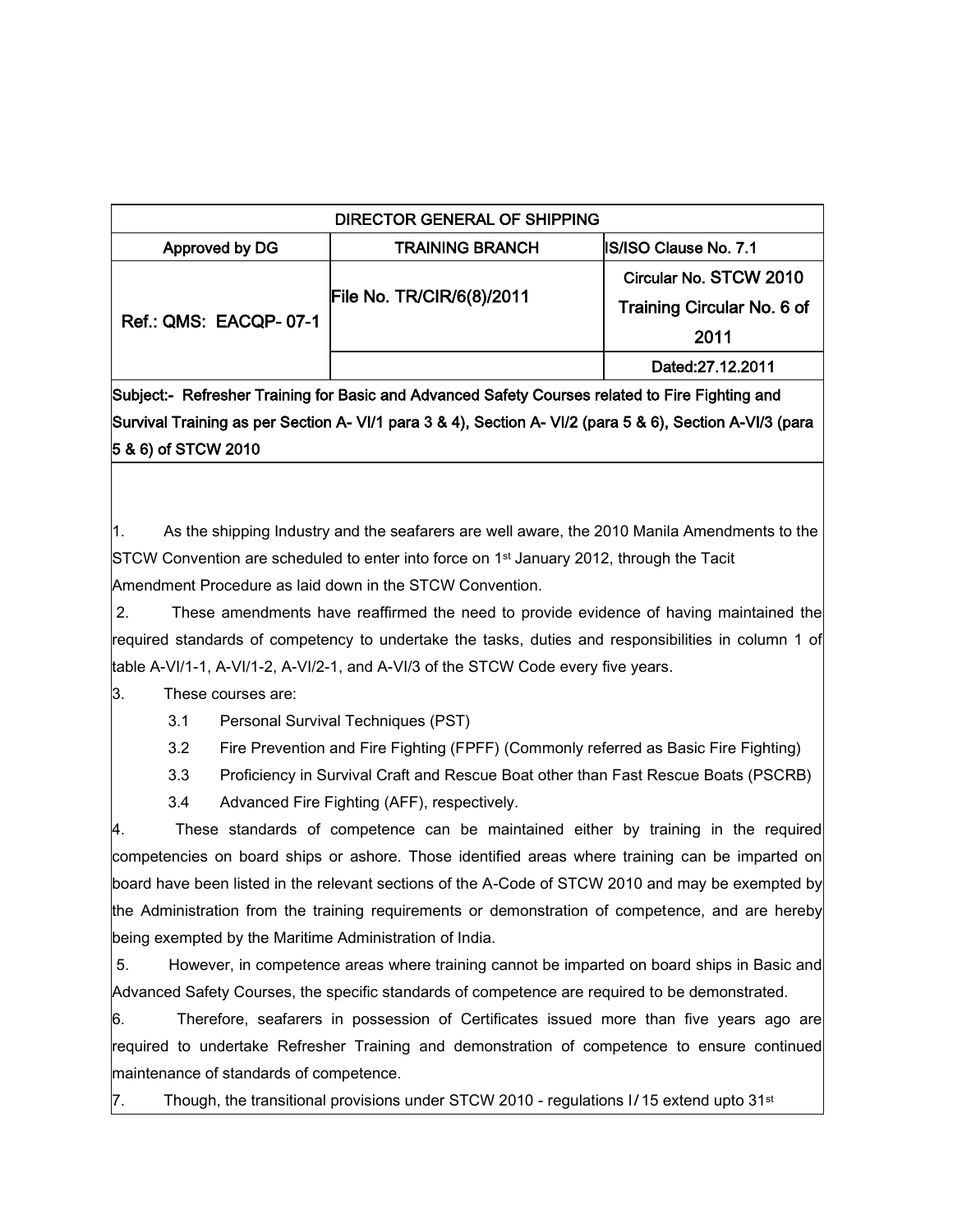December 2016, the Directorate General of Shipping( DGS) has -

- a as a proactive measure;
- b in order to facilitate smooth transition to the amended requirements of the STCW Convention;
	- c to ensure continued and uninterrupted employment for Indian Seafarers in a Global Scenario;

decided to make available such refresher training much earlier than the expected entry into force date of the amendments, as follows:

7.1 **Personal Survival Techniques (PST):** All Maritime Training Institutes approved by the Director General of Shipping for conduct of Personal Survival Techniques (PST) course are hereby permitted to conduct Refresher Training in areas where training cannot be conducted on board ships in Personal Survival Techniques (PST) on obtaining approval of the Directorate General of Shipping.

## Duration of Training: 2 Hrs

Capacity: Same as approved for the Personal Survival Techniques Course

Frequency of the Training: Not more than three Refresher Training Programmes in a week

7.2 Fire Prevention and Fire Fighting (FPFF): All Maritime Training Institutes approved by the Director General of Shipping for conduct of Fire Prevention and Fire Fighting (FPFF) course are hereby permitted to conduct Refresher Training in areas where training cannot be conducted on board ships in Fire Prevention and Fire Fighting (FPFF) on obtaining approval of the Directorate General of Shipping. Duration of Training: 3 Hrs

Capacity: Same as approved for the Fire Prevention and Fire Fighting (FPFF)

Frequency of the Training: Not more than three Refresher Training Programmes in a week

Note: The refresher training for PST & FPFF as in para 7.1 & 7.2 should preferably be offered as a package of one day duration.

## 7.3 Proficiency in Survival Craft and Rescue Boat other than Fast Rescue Boats (PSCRB): All

Maritime Training Institutes approved by the Director General of Shipping for conduct of Proficiency in Survival Craft and Rescue Boat other than fast Rescue Boats (PSCRB) course are hereby permitted to conduct Refresher Training in areas where training cannot be conducted on board ships

in Proficiency in Survival Craft and Rescue Boat other than fast Rescue Boats (PSCRB), in addition to the Refresher Training for Personal Survival Techniques (PST) as per paragraph 7.1, on obtaining approval of the Directorate General of Shipping.

## Duration of Training: 4.5 Hrs

Capacity: Same as approved for the Proficiency in Survival Craft and Rescue Boat other than fast Rescue Boats (PSCRB)

Frequency of the Training: Not more than three Refresher Training Programmes in a week

This refresher training for PST & PSCRB should preferably be offered as a package of one day duration.